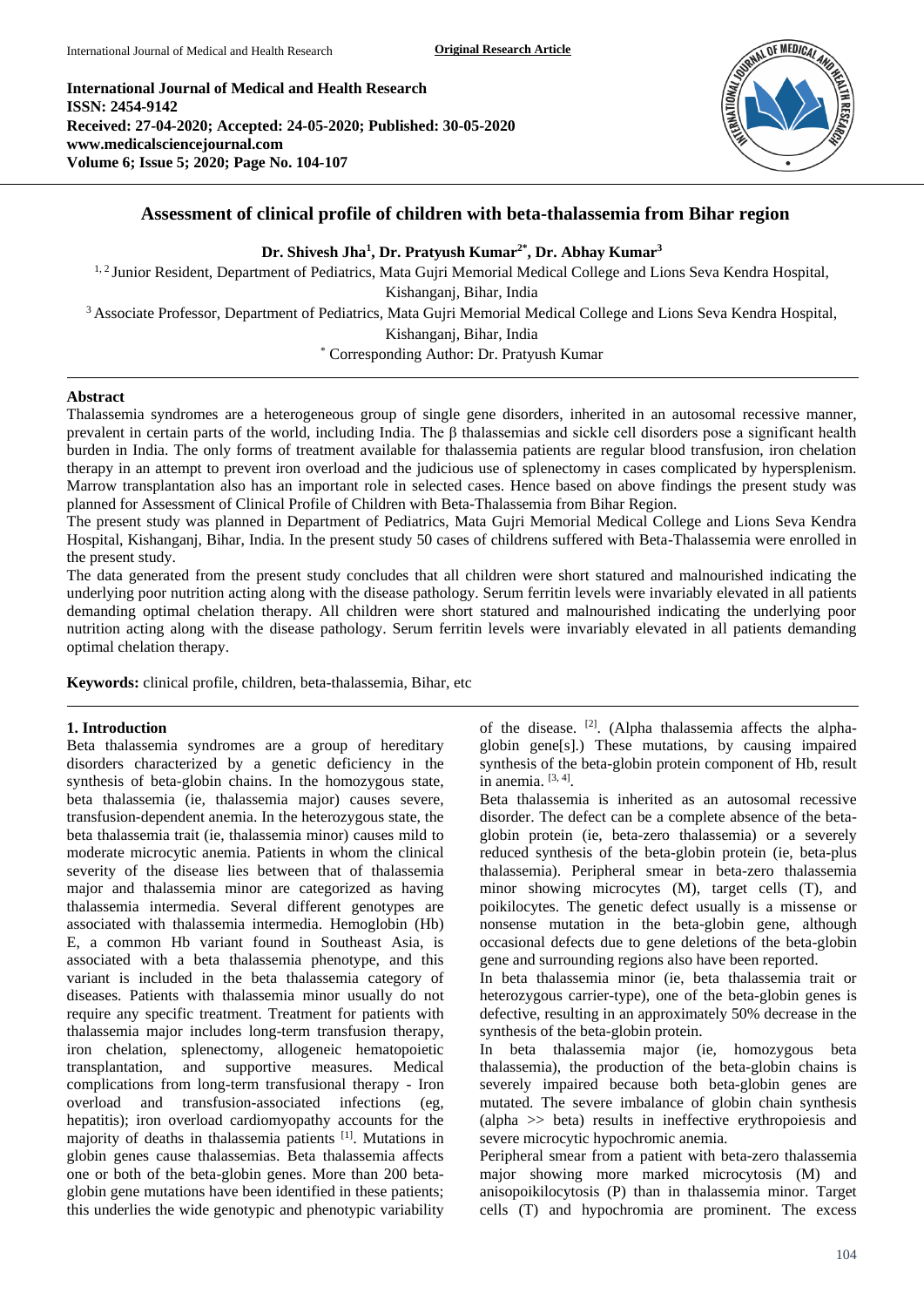unpaired alpha-globin chains aggregate to form precipitates that damage red cell membranes, resulting in intravascular hemolysis. Premature destruction of erythroid precursors results in intramedullary death and ineffective erythropoiesis. The profound anemia typically is associated<br>with erythroid hyperplasia and extramedullary with erythroid hyperplasia and extramedullary hematopoiesis.

Although beta thalassemia is caused by a genetic mutation in the beta-globin gene (which is located on chromosome 11), many additional factors influence the clinical manifestations of the disease. That is, the same mutations may have different clinical manifestations in different patients. The factors below are known to influence the clinical phenotype.

Individuals with thalassemia minor (thalassemia trait) usually have mild, asymptomatic microcytic anemia. This state does not result in mortality or significant morbidity. The prognosis of patients with thalassemia major is highly dependent on the patient's adherence to long-term treatment programs, namely the hypertransfusion program and lifelong iron chelation. Allogeneic bone marrow transplantation may be curative.

The major causes of morbidity and mortality in beta thalassemia are anemia and iron overload. The severe anemia resulting from this disease, if untreated, can result in high-output cardiac failure; the intramedullary erythroid expansion may result in associated skeletal changes such as cortical bone thinning. The long-term increase in red-cell turnover causes hyperbilirubinemia and bilirubin-containing gallstones.

Increased iron deposition resulting from lifelong transfusions and enhanced iron absorption results in secondary iron overload. This overload causes clinical problems similar to those observed with primary hemochromatosis (eg, endocrine dysfunction, liver dysfunction, cardiac dysfunction).

A broad spectrum of neurological complications has also been reported in beta thalassemia complications, although most were subclinical. These have included the following [5]: Cognitive impairment; Abnormal findings on evoked potentials; Cerebrovascular disease; & Peripheral neuropathy. Educate patients with thalassemia minor about the genetic (hereditary) nature of their disease, and inform them that their immediate family members (ie, parents, siblings, children) may be affected. The presence of betathalassemia minor in both parents implies that there is about a one fourth chance that a child will have thalassemia major. Careful genetic counselling is also appropriate for patients in whom one parent has beta-thalassemia minor and the other parent has some form of beta-globin–related disease, such as sickle cell carriage. Inform patients with thalassemia minor that they do not have iron deficiency and that iron supplementation will not improve their anemia. Patients with the beta thalassemia trait generally have no unusual physical findings. In patients with beta thalassemia major, the physical findings are related to severe anemia, ineffective erythropoiesis, extramedullary hematopoiesis, and iron overload resulting from transfusion and increased iron absorption. The skin may show pallor from anemia and jaundice from hyperbilirubinemia, and the skull and other bones may be deformed secondary to erythroid hyperplasia with intramedullary expansion and cortical bone thinning. Skin ulceration may be present on the extremities. Thalassemia can result in maxillary enlargement, leading to

an appearance known as chipmunk face, along with increased spaces between teeth, overbite, and malocclusion. Painful swelling of salivary glands and a dry mouth may occur, which leads to reduced salivary protection and an increased rate of tooth decay [6].

Cardiac examination may reveal heart failure and arrhythmia (eg, atrial fibrillation)<sup>[7]</sup>, related to either severe anemia or iron overload. Abdominal examination may reveal changes in the liver, gallbladder, and spleen. Hepatomegaly related to significant extramedullary hematopoiesis is typically found. Patients who have received blood transfusions may have hepatomegaly or chronic hepatitis due to iron overload. The gallbladder may contain bilirubin stones formed as a result of the patient's lifelong hemolytic state. Splenomegaly typically is observed as part of the extramedullary hematopoiesis or as a hypertrophic response related to the extravascular hemolysis. In addition to cardiac dysfunction, hepatomegaly, and hepatitis, iron overload can also cause endocrine dysfunction, especially affecting the pancreas, testes, and thyroid. Transfusion-associated viral hepatitis resulting in cirrhosis or portal hypertension also may occur. Thalassemia syndromes are a heterogeneous group of single gene disorders, inherited in an autosomal recessive manner, prevalent in certain parts of the world, including India. The β thalassemias and sickle cell disorders pose a significant health burden in India. The only forms of treatment available for thalassemia patients are regular blood transfusion, iron chelation therapy in an attempt to prevent iron overload and the judicious use of splenectomy in cases complicated by hypersplenism. Marrow transplantation also has an important role in selected cases. Hence based on above findings the present study was planned for Assessment of Clinical Profile of Children with Beta-Thalassemia from Bihar Region.

## **Methodology**

The present study was planned in Department of Pediatrics, Mata Gujri Memorial Medical College and Lions Seva Kendra Hospital, Kishanganj, Bihar, India. In the present study 50 cases of childrens suffered with Beta-Thalassemia were enrolled in the present study. An information sheet was explained to parents. Assent was taken from parents of both patients and control group who were enrolled in the study. Patient's demographic data and clinical data were noted down in a specially designed thalassemia patient profile form. Patients and their parents were interviewed about the patient's quality of life and if they experience any adverse reactions post blood transfusions when they visit for subsequent blood transfusion. All the patients were informed consents. The aim and the objective of the present study were conveyed to them. Approval of the institutional ethical committee was taken prior to conduct of this study.

Following was the inclusion and exclusion criteria for the present study.

#### **Inclusion criteria**

Known beta thalassemic children aged between 6 months to 12 years on repeated blood transfusion were recruited for study.

#### **Exclusion criteria**

Children with other hemoglobinopathies such as hemoglobin J variant etc were excluded from the study.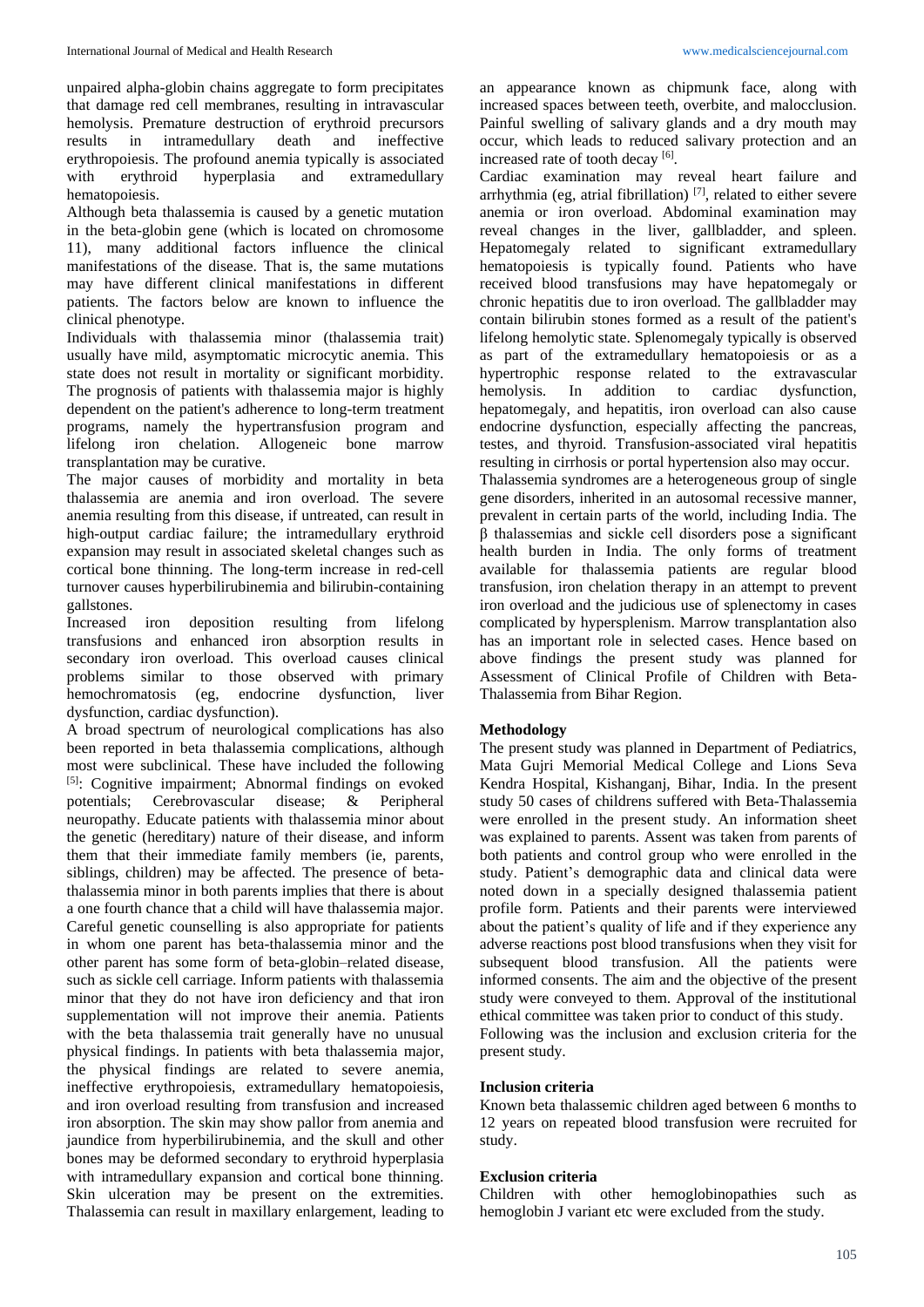### **Results and Discussion**

Beta thalassemia represents group of recessively inherited hemoglobin disorders characterized by reduced synthesis of β globin chains resulting in severe anemia which needs repeated blood transfusion. The combination of transfusion and chelation therapy has dramatically improved the life expectancy of thalassemic children. On the other hand, frequent transfusion can led on to iron overload and may result in short stature, hypogonadism, diabetes mellitus, hypothyroidism, hypoparathyroidism, and other endocrine problems, cardiomyopathy, hepatic fibrosis and cirrhosis. In recent years, several authors have reported high incidence of these complications among patients suffering from thalassemia major.

In India over 20 million people have thalassemia gene. The prevalence of the gene varies between 3 to18% in north and 1 to 3% in south with certain communities like sindhis, kutchis, lohanas, bhanushalis, Punjabis, mahars, agris, gouds, etc. showing a high prevalence. [8] . It has been estimated that over 6000-8000 children, who are homozygotes of ß-thalassemia are born in India every year and unfortunately most of these children die either undiagnosed because of inadequate facilities, poor management and/or financial constraints. There are only a few thalassemia units where these children are regularly given blood transfusion and monitored for various parameters. There are hardly any long-term studies of benefits of regular therapy and endocrine or cardiac complications from our country. Data is available only from few centres and as such no statistics are available regarding total number of thalassemics, their life expectancy, actual birth rates, causes of death. Majority of people still consider thalassemia as a curse rather than an inherited disorder. [9].

Individuals with thalassemia major usually come into attention in initial two years of life where they present with severe anemia requiring regular blood transfusions for their survival. On the other hand, Thalassemia trait is characterized by mild hypochromic, microcytic anemia with elevated HbA2 levels. Except in the rare dominant forms, heterozygous beta thalassemia results in the clinically silent carrier state. HbE/ beta-thalassemia and HbC/betathalassemia exhibit a great range in terms of diversity of phenotypes and spectrum of severity. Estimated cost for treatment is more than 1 Lac per child per year, which is difficult to afford in developing countries. Management of thalassemics is not only traumatic to the family but also poses a tremendous socio-economic burden on the country making its control and prevention a cause of prime concern.

| <b>Parameters</b>           | <b>No. of Cases</b> |
|-----------------------------|---------------------|
| Age                         |                     |
| $1 - 5$ years               | 24                  |
| $5 - 8$ years               | 10                  |
| $8 - 14$ years              | 16                  |
| <b>Sex</b>                  |                     |
| Males                       | 27                  |
| Females                     | 23                  |
| <b>Family History</b>       |                     |
| Yes                         | 6                   |
| No                          | 44                  |
| Haemoglobin g%              | $5 - 7\%$           |
| <b>Transfusion Interval</b> | $3 - 4$ weeks       |
| Splenectomy                 | 3 Cases             |

**Table 2:** Clinical Parameters

| <b>Parameters</b>            | <b>No. of Cases</b>  |
|------------------------------|----------------------|
| <b>Blood Sugar</b>           | $98.2 \pm 21.5$ mg % |
| Urea                         | $23.1 \pm 7.6$ mg %  |
| Creatinine                   | $0.91 \pm 0.4$ mg %  |
| S. bilirubin                 | $1.52 \pm 0.95$ mg % |
| SGOT                         | $54.1 \pm 35.3$ IU/L |
| <b>SGPT</b>                  | $89.3 \pm 42.1$ IU/L |
| <b>Serum Total Proteins</b>  | $6.72 \pm 0.69$ mg % |
| Serum Albumin                | $3.85 \pm 0.39$ mg%  |
| Serum Globulin               | $3.1 \pm 0.76$ mg%   |
| Thyroid Hormone:             |                      |
| T3                           | $1.31 \pm 0.31$      |
| T <sub>4</sub>               | $8.9 \pm 1.32$       |
| <b>TSH</b>                   | $2.85 \pm 1.9$       |
| <b>Ferritin Levels</b>       | $3014 - 3205$ ng/dl  |
| <b>Hypothyroid Childrens</b> | 16                   |

In general the body iron stores have been found to correlate with serum ferritin levels. However being an acute phase reactant single values of serum ferritin are not always not reliable. Despite serial measurements remains the simple and reliable method to evaluate the iron deposition and efficiency of chelation therapy. In order to evaluate clinical relevance, need for treatment, and timing and monitoring of chelation therapy, iron status should be assessed accurately. Splenectomy should be considered if annual red cell requirement exceeds 180-200ml/ kg, provided other causes if increased consumption such as infections, hemolytic reactions have been ruled out. Symptoms of splenic enlargement, leucopenia, and/or thrombocytopenia increasing iron overload inspite of good chelation may necessitate splenectomy.

An Indian study by Jyoti Suvarna et al <sup>[10]</sup>. concluded that diabetes mellitus or impaired glucose tolerance was not seen in chronically transfused patients and insulin resistance with compensatory hyperinsulinemia sets earlier well before the onset of frank diabetes mellitus and correlates with the age, chelation therapy and indicators of iron overload.

Treatment of subclinical hypothyroidism is debatable. Close monitoring of the patients is necessary when treatment is considered as unnecessary. In overt hypothyroidism characterized by low T4 levels with signs and symptoms such as mental and physical letharginess, cold intolerance, weight gain, constipation etc, treatment with L- thyroxine is considered. Abnormal thyroid function may be reversible t the early stage through intensive chelation therapy.

It appears from the study that clinical spectrum of thalassemia is widely variable in all of its subtypes. Clinical features of beta thalassemia are usually manifested in younger age group starting below 5 years of age and become more severe with advancing age. Conditions like hepatic dysfunction, portal hypertension and other organ involvement causing functional impairment are found in the advanced age group HbE Beta Thalassemia appears to be less severe clinically. But the patients in this variety may show clinical features resembling those of thalassemia major even in infantile age. In most cases of HbE Beta Thalassemia, clinical severity increases with age and complications like those of Beta Thalassemia eventually develops. Sometimes these patients manifest clinical feature during adolescence with delayed puberty and undeveloped secondary sex characters. All this findings are corroborative to the findings of previous workers [11-12].